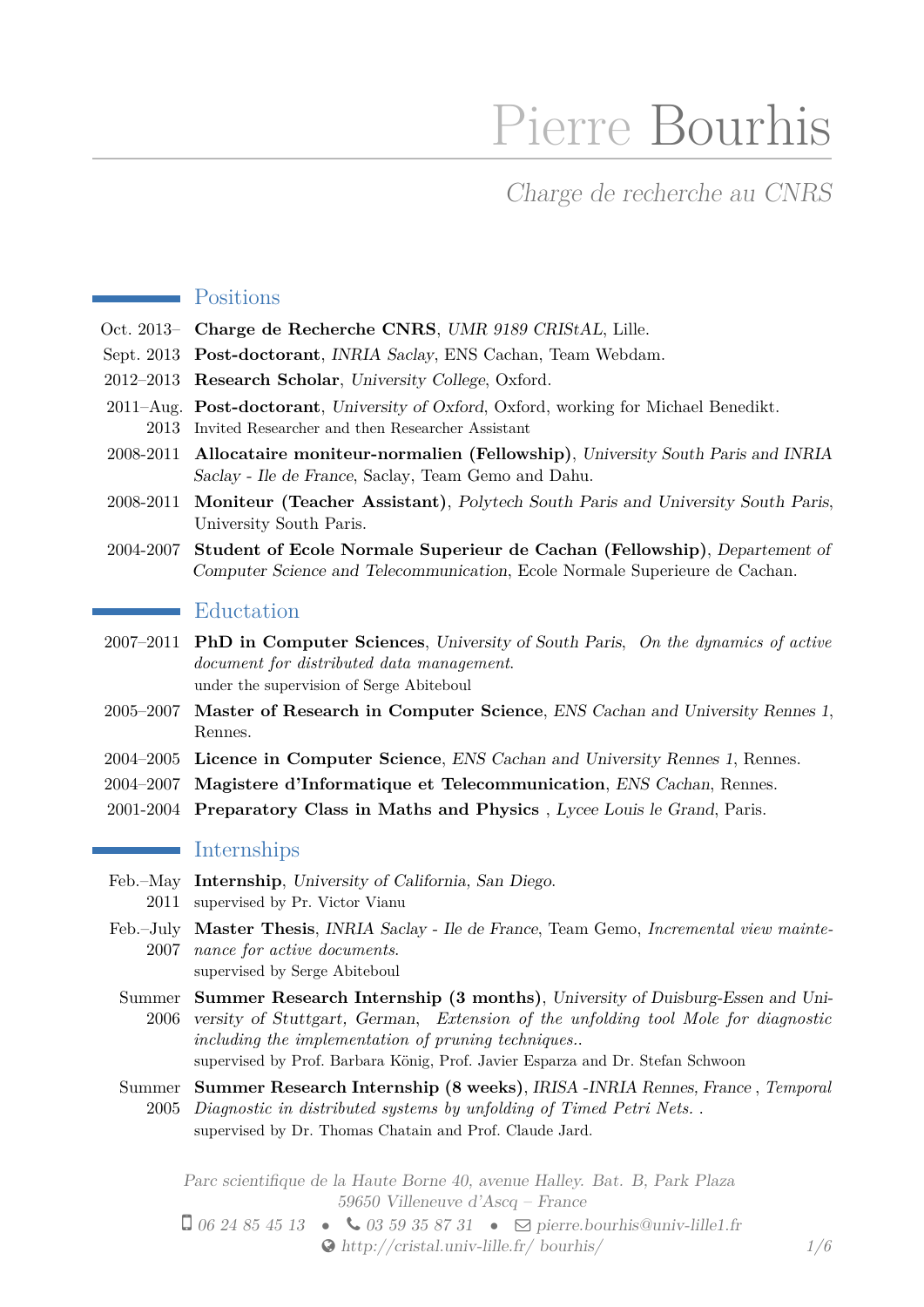# Teaching Experience

- 2017-2019 **Chargé d'enseignement**, Data Science, École Polytechnique.
- 2016–2018 **Introduction to Database**, Master 2, Centrale Lille.
- 2016–2017 **Database Systems**, Master 1, University of Lille 1, in collaboration with Dr. Iovka Boneva.
- 2016–2017 **Extraction d'Information**, Master 2 Mocad, University of Lille 1, in collaboration with Dr. Joachim Niehren.
- 2015–2016 **Database Systems**, Master 1, University of Lille 1, in collaboration with Dr. Iovka Boneva.
- 2015–2016 **Extraction d'Information**, Master 2 Mocad, University of Lille 1, in collaboration with Dr. Joachim Niehren.
- 2014–2015 **Extraction d'Information**, Master 2 Mocad, University of Lille 1, in collaboration with Pr. Angela Bonifati.
	- 2012 **Tutor in Database Systems**, Licence, University of Oxford, under the supervision of Pr. Michael Benedikt.
- 2007–2011 **Teacher Assistant**, in Licence and Master, Polytech South Paris and University of South Paris, under the supervision of Dr. Sarah Cohen-Boulakia, Dr. Frederic Voisin .
- 2005–2006 **Introduction to Mathematica**, Classes Preparatoires PSI, Lycee Joliot Curie, Rennes, in collaboration with Dr. Kevin Huguenin.

#### **Projects**

- 2016 **CNRS Security Project at CRIStAL**, member of the project.
- 2016–2020 **ANR Project Delta** , local responsable.
- 2016–2020 **ANR Project Headwork**, local responsable.
- 2016–2017 **AMSUD Project Fog**, local responsable.
- 2014–2019 **ANR Project Aggreg**, member of the project.
- 2013-2015 **Project Inria North European Labs 2013 : Integrating linked data with Database group of Oxford**, co-responsable.
	- 2009- **ERC Webdam Project**, member of the project.
- 2011 ;2013

 $\sim$ 

- 2011-2013 **EPSRC Project WebPlan**, member of the project.
- 2007-2009 **ANR Project DocFlow**, member of the project.

#### Student

2015– **PhD Supervision of Dimitri Gallois**, co-advised with Sophie Tison.

### Prize

- 2017 **The paper Characterizing Definability in Decidable Fixpoint Logics has obtained the prize of Best Paper Award of Tracj B of ICALP 2017]**.
- 2015 **The paper Reasonable Highly Expressive Query Languages has obtained a prize at IJCAI 2015 (Distinguished Paper, Honorary Mention)**.

# Professional Service

Parc scientifique de la Haute Borne 40, avenue Halley. Bat. B, Park Plaza 59650 Villeneuve d'Ascq – France

 $\Box$  06 24 85 45 13 •  $\bigcirc$  03 59 35 87 31 •  $\Box$  [pierre.bourhis@univ-lille1.fr](mailto:pierre.bourhis@univ-lille1.fr) [http://cristal.univ-lille.fr/ bourhis/](http://http://cristal.univ-lille.fr/~bourhis/) *2[/6](#page-2-0)*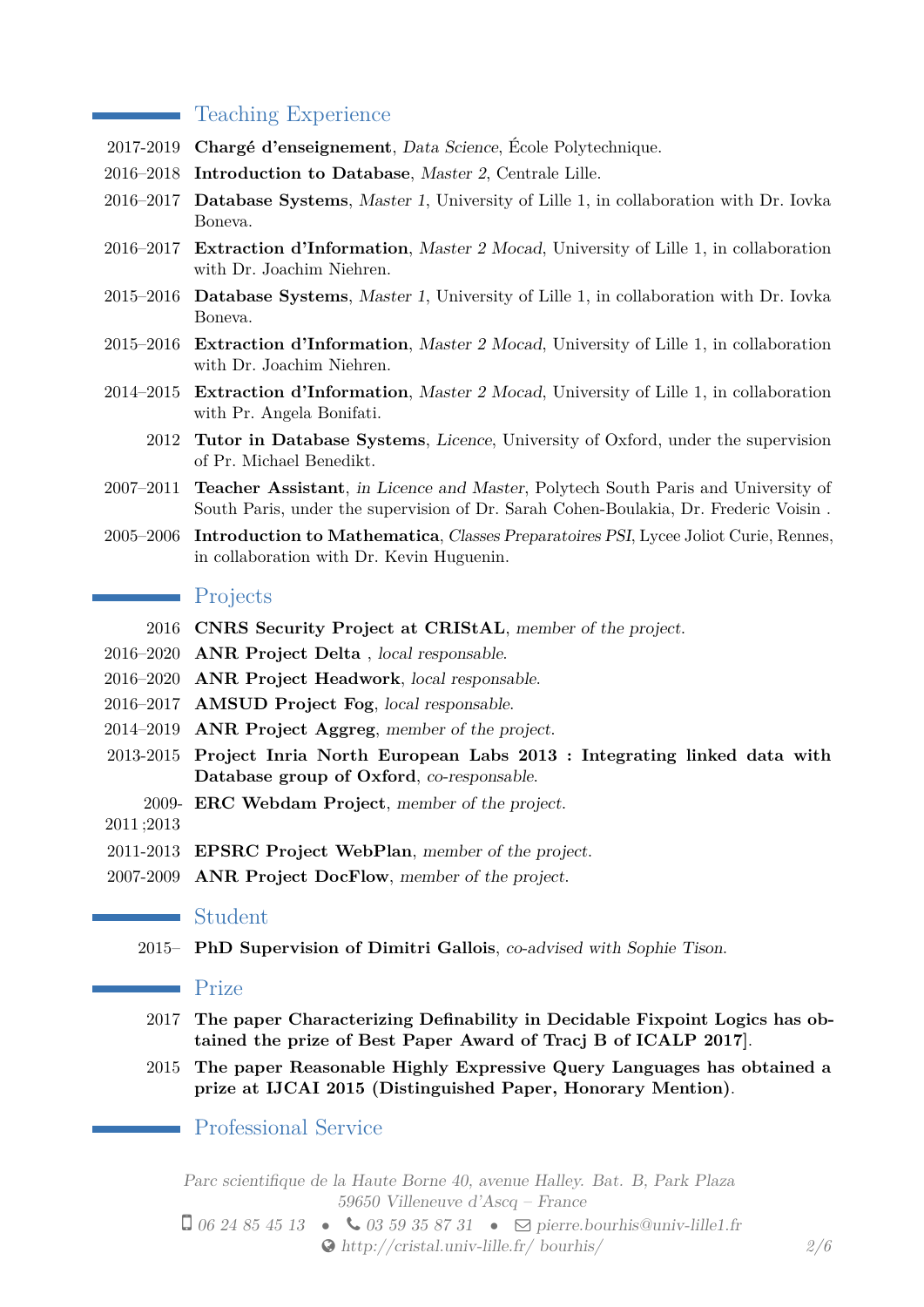**Member of a Selection Comitee**, Member of comité de sélection du poste MCF 0620 - Systèmes d'information et bases de données - Université Rennes 1 (2015) ; Member of comité of sélection des postes 4266 et 4267 - Université Lille 3 (2017).

**Journal Reviewer**, JAL-WWV 2010, Information System 2013, TKDE 2013, TCS 2014, TKDE 2014, Information System 2014, TODS 2015, VLDB Journal 2015, TODS 2016, Symbolic Logic 2016, TOCL 2016.

**Member of a Program Comitee**, PhD Workshop à CIKM 2011, 2012, RuleML 2015, BDA 2015, BDA 2015, ProvenanceWeek 2016, RR 2016, IJCAI 2016, IC 2017, **Program Chair** of BDA demonstration track 2017 .

**External Reviewer for conferences**, PhD Workshop à VLDB 2009, ICDE 2010, VLDB 2012, ICDT 2012 PODS 2013, ICALP 2013, PODS 2014, LICS 2014, PODS 2014,ICALP 2015, ICDT 2015, ICDT 2016, PODS 2016, PODS 2017.

**Member of a PhD Comitee**, Invited member of the PhD defence of Antoine Amarilli  $(14-03-2016)$ .

- 2016– **Secretary of the PhD Prize Gilles Kahnes**.
- 2014– **Local Responsable at Lille of the Working Group Automata-Logic-Game-Algebra**.
- 2016– **Co-animator of the Colloquium Polaris**, Seminar of CRIStAL.
- 2016 **Expert in the program Recherche Formation Innovation Atlanstic 2020 of Région Pays de la Loire**.

Vulgarisation and Valorisation

- 2017 **Co-organisator of the visits of the departement of computer science of ENS Cachan (with Sylvain Salvati) and ENS Rennes (with Romaric Gaudel)**.
- 2017 **Writer of a news for the webpage of INS2I describing the paper prized at ICALP 2017 in collaboration withLaure Thiebault**.
- 2016 **Invitation to the StarDoc (Starting day of all the PhD Candidates of the region of Lille and participation to a discusion on the future of PhD students**.
- 2015 **Writer of a news for the webpage of INS2I describing the paper prized at IJCAI 2015 in collaboration with Serge Abiteboul and Laure Thiebault**.
- 2015 **Interview pour la réalisation d'un article paru dans Lille By INRIA numéro 2 [https://www.inria.fr/centre/lille/actualites/](https://www.inria. fr/centre/lille/actualites/lille-by-inria-n-2-la-recherche-un-sujet-capital-en-europe) [lille-by-inria-n-2-la-recherche-un-sujet-capital-en-europe](https://www.inria. fr/centre/lille/actualites/lille-by-inria-n-2-la-recherche-un-sujet-capital-en-europe)**.

<span id="page-2-0"></span>Publications

Parc scientifique de la Haute Borne 40, avenue Halley. Bat. B, Park Plaza 59650 Villeneuve d'Ascq – France  $\Box$  06 24 85 45 13 •  $\bigcirc$  03 59 35 87 31 •  $\Box$  [pierre.bourhis@univ-lille1.fr](mailto:pierre.bourhis@univ-lille1.fr) [http://cristal.univ-lille.fr/ bourhis/](http://http://cristal.univ-lille.fr/~bourhis/) *3[/6](#page-2-0)*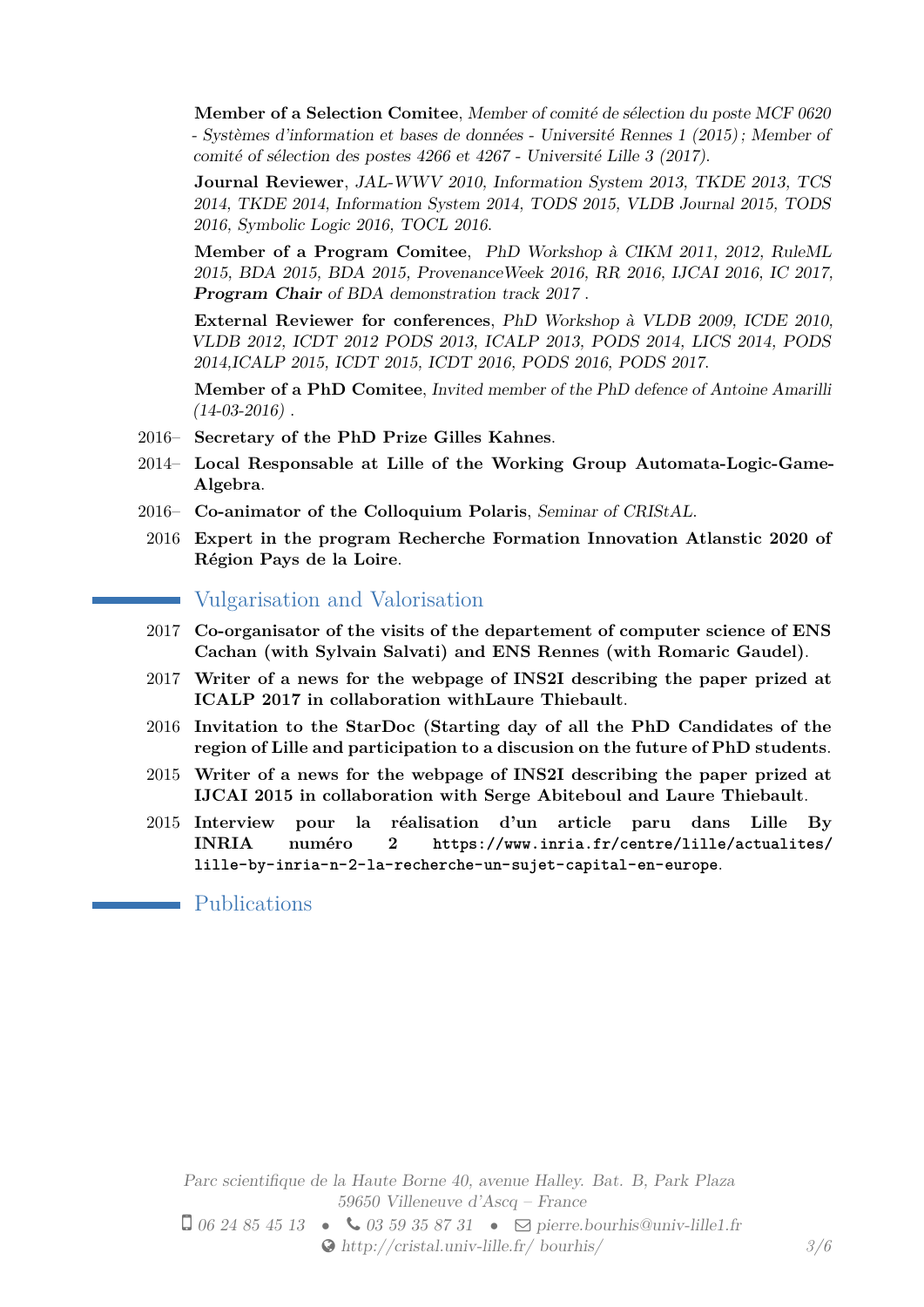#### **International Journal with peer reviews**.

- Pierre Bourhis, Marco Manna, Michael Morak, Andreas Pieris : Guarded-Based Disjunctive Tuple-Generating Dependencies. ACM Trans. Database Syst. 41(4) : 27 :1-27 :45 (2016)
- Pierre Bourhis, Gabriele Puppis, Cristian Riveros, Slawek Staworko : Bounded Repairability for Regular Tree Languages. ACM Trans. Database Syst. 41(3) : 18 (2016)
- Serge Abiteboul, Pierre Bourhis, Victor Vianu : Highly Expressive Query Languages for Unordered Data Trees. Theory Comput. Syst. 57(4) : 927-966 (2015)
- Pierre Bourhis, Gabriele Puppis, Cristian Riveros : Which XML Schemas are Streaming Bounded Repairable ? Theory Comput. Syst. 57(4) : 1250-1321 (2015)
- Michael Benedikt, Pierre Bourhis, Clemens Ley : Analysis of Schemas with Access Restrictions. ACM Trans. Database Syst. 40(1) : 5 (2015)
- Michael Benedikt, Pierre Bourhis, Clemens Ley : Querying Schemas With Access Restrictions. PVLDB 5(7) : 634-645 (2012)
- Serge Abiteboul, Pierre Bourhis, Victor Vianu : Comparing workflow specification languages : A matter of views. ACM Trans. Database Syst. 37(2) : 10 (2012)

#### **National Journal with peer reviews**.

— C. Jard, T. Chatain and P. Bourhis : Diagnostic temporel dans les systèmes répartis à l'aide des dépliages des réseaux de Petri Journal Européen des Systèmes Automatisés (JESA), Volume 39, Nu 1-2-3, pp. 351-366. Hermes, 2005

Parc scientifique de la Haute Borne 40, avenue Halley. Bat. B, Park Plaza 59650 Villeneuve d'Ascq – France  $\Box$  06 24 85 45 13 •  $\bigcirc$  03 59 35 87 31 •  $\Box$  [pierre.bourhis@univ-lille1.fr](mailto:pierre.bourhis@univ-lille1.fr)  $\bullet$  [http://cristal.univ-lille.fr/ bourhis/](http://http://cristal.univ-lille.fr/~bourhis/)  $\frac{4}{6}$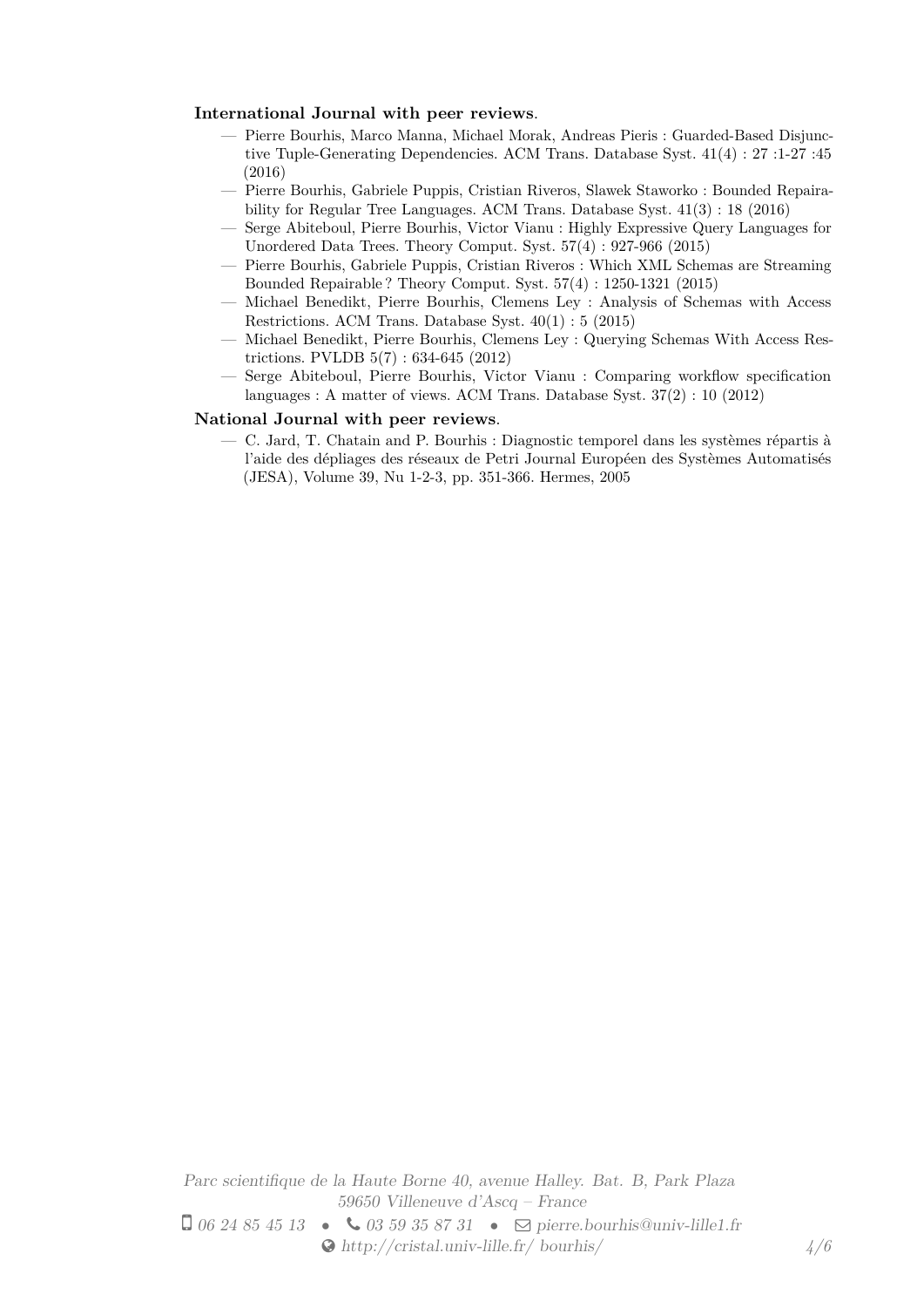#### **International Conferences with peer reviews**.

- Michael Benedikt, Pierre Bourhis, Michael Vanden Boom : Characterizing Definability in Decidable Fixpoint Logics. (Best Paper Award Track B) ICALP 2017 : 107 :1-107 :14
- Antoine Amarilli, Pierre Bourhis, Louis Jachiet, Stefan Mengel : A Circuit-Based Approach to Efficient Enumeration. ICALP 2017 : 111 :1-111 :15
- Meghyn Bienvenu, Pierre Bourhis, Marie-Laure Mugnier, Sophie Tison, Federico Ulliana : Ontology-Mediated Query Answering for Key-Value Stores. IJCAI 2017 : 844-851
- Pierre Bourhis, Michael Morak, Andreas Pieris : Making Cross Products and Guarded Ontology Languages Compatible. IJCAI 2017 : 880-886
- Pierre Bourhis, Juan L. Reutter, Fernando Suárez, Domagoj Vrgoc : JSON : Data model, Query languages and Schema specification. PODS 2017 : 123-135
- Antoine Amarilli, Pierre Bourhis, Mikaël Monet, and Pierre Senellart. Combined Tractability of Query Evaluation via Tree Automata and Cycluits.ICDT 2017
- Pierre Bourhis, Juan L. Reutter, Fernando Suarez and Domagoj Vrgoc, JSON : data model, query languages and schema specification PODS 2017
- Michael Benedikt, Pierre Bourhis, Gabriele Puppis and Balder Ten Cate. Querying Visible and Invisible Information. LICS 2016
- Michael Benedikt, Pierre Bourhis and Michael Vanden Boom. A step up in expressiveness of decidable fixpoint logics. LICS 2016
- Pierre Bourhis, Daniel Deutch, Yuval Moskovitch : Analyzing data-centric applications : Why, what-if, and how-to. ICDE 2016 : 779-790
- Serge Abiteboul, Pierre Bourhis, Victor Vianu : A Formal Study of Collaborative Access Control in Distributed Datalog. ICDT 2016 : 10 :1-10 :17
- Antoine Amarilli, Michael Benedikt, Pierre Bourhis, Michael Vanden Boom : Query Answering with Transitive and Linear-Ordered Data. IJCAI 2016 : 893-899
- Pierre Bourhis, Carsten Lutz : Containment in Monadic Disjunctive Datalog, MMSNP, and Expressive Description Logics. KR 2016 : 207-216
- Antoine Amarilli, Pierre Bourhis, Pierre Senellart : Tractable Lineages on Treelike Instances : Limits and Extensions. PODS 2016 : 355-370
- Eleanor Ainy, Pierre Bourhis, Susan B. Davidson, Daniel Deutch, Tova Milo : Approximated Summarization of Data Provenance. CIKM 2015 : 483-492
- Pierre Bourhis, Markus Krötzsch, Sebastian Rudolph : Reasonable Highly Expressive Query Languages - IJCAI-15 Distinguished Paper (Honorary Mention). IJCAI 2015 : 2826-2832
- Antoine Amarilli, Pierre Bourhis, Pierre Senellart : Provenance Circuits for Trees and Treelike Instances. ICALP (2) 2015 : 56-68
- Pierre Bourhis, Michael Morak, Andreas Pieris : Towards Efficient Reasoning Under Guarded-Based Disjunctive Existential Rules. MFCS (1) 2014 : 99-110
- Pierre Bourhis, Gabriele Puppis, Cristian Riveros : Which DTDs are streaming bounded repairable ? ICDT 2013 : 57-68
- Serge Abiteboul, Pierre Bourhis, Anca Muscholl, Zhilin Wu : Recursive queries on trees and data trees. ICDT 2013 : 93-104
- Vince Bárány, Michael Benedikt, Pierre Bourhis : Access patterns and integrity constraints revisited. ICDT 2013 : 213-224
- Pierre Bourhis, Michael Morak, Andreas Pieris : The Impact of Disjunction on Query Answering Under Guarded-Based Existential Rules. IJCAI 2013 : 796-802
- Michael Benedikt, Pierre Bourhis, Pierre Senellart : Monadic Datalog Containment. ICALP (2) 2012 : 79-91
- Serge Abiteboul, Pierre Bourhis, Victor Vianu : Highly expressive query languages for unordered data trees. ICDT 2012 : 46-60
- Serge Abiteboul, Pierre Bourhis, Victor Vianu : Comparing workflow specification languages : a matter of views. ICDT 2011 : 78-89
- Serge Abiteboul, Pierre Bourhis, Bogdan Marinoiu : Efficient maintenance techniques for views over active documents. EDBT 2009 : 1076-1087
- Serge Abiteboul, Pierre Bourhis, Bogdan Marinoiu : Satisfiability and relevance for queries over active documents. PODS 2009 : 87-96
- Serge Abiteboul, Pierre Bourhis, Alban Galland, Bogdan Marinoiu : The AXML Artifact

Parc scientifique de la Paper) TIME 2009; 11-17 Halley. Bat. B, Park Plaza

59650 Villeneuve d'Ascq – France

 $\Box$  06 24 85 45 13 •  $\bigcirc$  03 59 35 87 31 •  $\Box$  [pierre.bourhis@univ-lille1.fr](mailto:pierre.bourhis@univ-lille1.fr) [http://cristal.univ-lille.fr/ bourhis/](http://http://cristal.univ-lille.fr/~bourhis/) *5[/6](#page-2-0)*